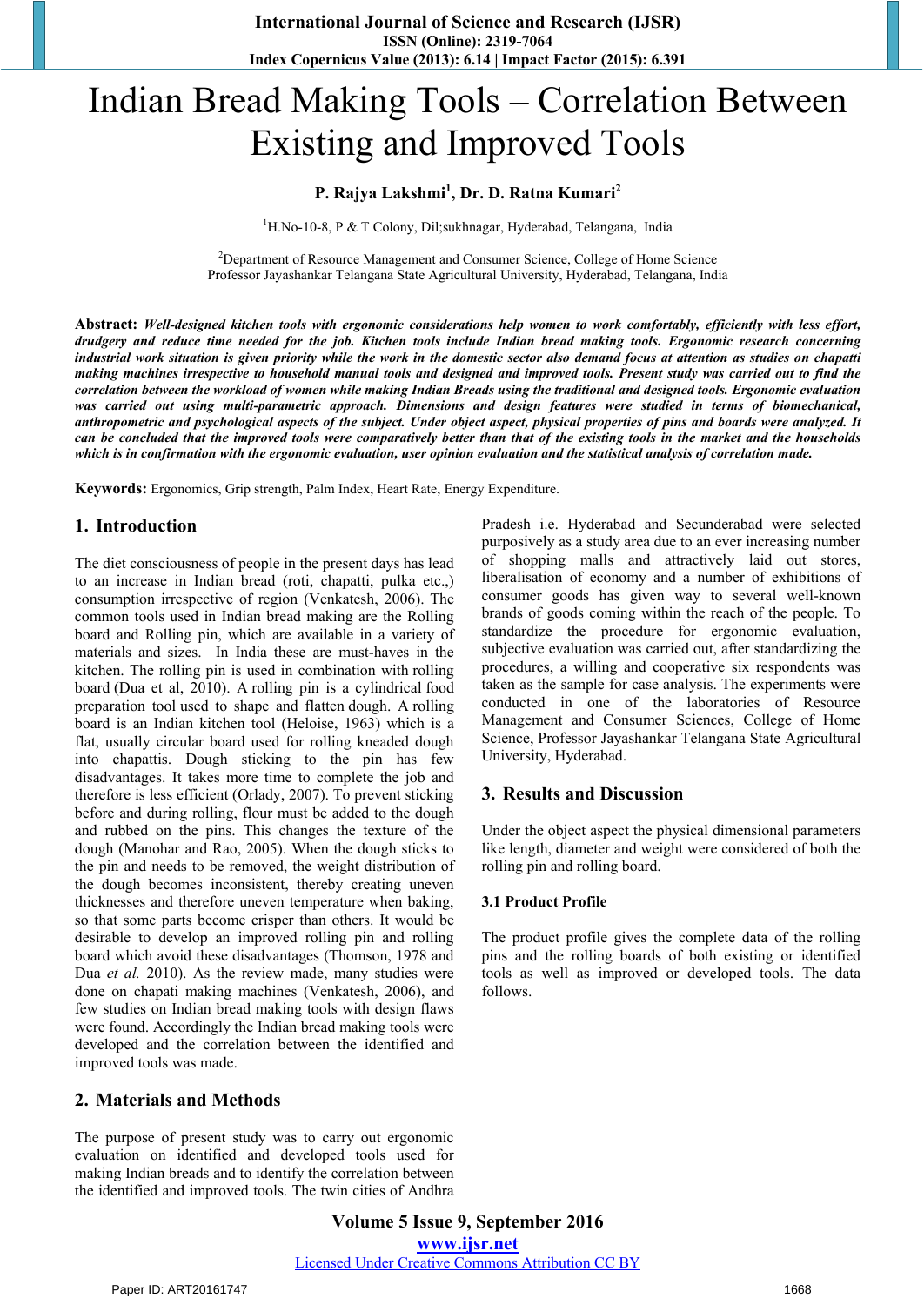## **International Journal of Science and Research (IJSR) ISSN (Online): 2319-7064 Index Copernicus Value (2013): 6.14 | Impact Factor (2015): 6.391**

|                    |       |        |                 | Model- Model- Model- Model-4 Average |        |
|--------------------|-------|--------|-----------------|--------------------------------------|--------|
|                    |       |        |                 |                                      |        |
|                    |       |        |                 |                                      |        |
| Material           | Wood  |        | Spindle Plastic | Curved                               |        |
|                    |       | (wood) |                 | or                                   |        |
|                    |       |        |                 | (wood)                               |        |
| Body length (cm)   | 16.7  | 15.2   | 16.7            | 17.7                                 | 1657.5 |
| Handle length (cm) | 9.1   | 7.6    | 9.1             | 9.1                                  | 872.5  |
| Total length (cm)  | 34.5  | 30.48  | 34.5            | 35.5                                 | 3374.5 |
| Body diameter(cm)  | 4     | 4      | 2.5             | 4                                    | 362.5  |
| Inner handle       | 1.5   | 1.5    | 1.5             | 1.5                                  | 150    |
| diameter(cm)       |       |        |                 |                                      |        |
| Outer handle       | 1.5   | 3.3    |                 | 4                                    | 245    |
| diameter(cm)       |       |        |                 |                                      |        |
| Weight (gm)        | 148.2 | 192.8  | 154             | 171.8                                | 16670  |

**Table 1:** Dimensions of identified rolling pins

The table 1 depicts the physical dimension parameters of rolling pin. The body and handle dimensions of the rolling pin. It is clear from the data that the dimensions of rolling pin 1 and rolling pin 3 were almost equal in all aspects except the body diameter of the rolling pin.

| Table 2: Dimensions of the identified rolling boards |  |
|------------------------------------------------------|--|
|------------------------------------------------------|--|

|               | Model-1 | Model-2   |         | Model-3 Model-4 | Average |
|---------------|---------|-----------|---------|-----------------|---------|
| Material      | Wood    | Wood      | Plastic | Marble          |         |
|               |         | (Decolum) |         |                 |         |
| Diameter (cm) | 25.4    | 24.3      | 24.3    | 24.3            | 2457.5  |
| Body height   | 1.5     | 2.5       | 2.5     | 1.5             | 200     |
| (cm)          |         |           |         |                 |         |
| Base height   | 4       | 1.5       | 7.62    | 1.5             | 365.5   |
| (cm)          |         |           |         |                 |         |
| Total height  | 5.08    | 4         | 10.1    | 2.5             | 21.68   |
| (cm)          |         |           |         |                 |         |
| Weight(gm)    | 721.4   | 898       | 480.6   | 1480            | 89500   |

The table 2 depicts the physical dimensional parameters of the rolling boards. To design an appropriate hand tool, the user's hand dimensions were analyzed with the handle dimensions of the four identified rolling pins and rolling boards. The dimensions studied were length of the handle, length of the body, diameter of the handles and the body, to analyze them with the hand dimensions of the users to design appropriate tools.

|  | Table 3: Dimensions of improved rolling pins |  |  |  |
|--|----------------------------------------------|--|--|--|
|  |                                              |  |  |  |

|                            | Model-1                | Model-2                |
|----------------------------|------------------------|------------------------|
| Material                   | Wood (light<br>weight) | Wood (heavy<br>weight) |
| Body length (cm)           | 25.4                   | 22.8                   |
| Handle length (cm)         | 10.1                   | 10.1                   |
| Total length (cm)          | 45.7                   | 43.1                   |
| Body diameter (cm)         | 5                      |                        |
| Inner handle diameter (cm) | 3.6                    | 2.5                    |
| Outer handle diameter (cm) | 5                      |                        |
| Weight (gm)                | 168                    | 192                    |

The table 3 depicts the body and handle dimensions of the rolling pin. The body and handle dimensions studied were length of the handle and length of the body, distance between two handles. It is clear from the data that the dimensions of rolling pin 1 and rolling pin 2 were almost equal in all aspects except the material, body length and weight of the rolling pin

| Table 4: Dimensions of improved rolling boards |                        |                        |                              |  |  |
|------------------------------------------------|------------------------|------------------------|------------------------------|--|--|
|                                                | Model-1                | Model-2                | Model-3                      |  |  |
| Material                                       | Wood (heavy<br>weight) | Wood (light<br>weight) | Wood (Light<br>weight-small) |  |  |
| Diameter (cm)                                  | 27.9                   | 27.9                   | 25.4                         |  |  |
| Body thickness (cm)                            | 2.5                    | 2.5                    | 2.5                          |  |  |
| Base height (cm)                               | 2.5                    | 2.5                    | 2.5                          |  |  |
| Total height (cm)                              | 5                      | 5                      |                              |  |  |
| Weight (gm)                                    | 840                    | 750                    | 668                          |  |  |

The table 4 depicts the dimensions of the rolling boards. The dimensions of model 1, model 2 and model 3 were almost same except the material, diameter of body and the weight. The weight of the rolling board 3 was lowest (668 gm) compared to all other rolling boards

#### **3.2 Correlation between Identified and Improved Tools**

Correlation was done to find out the differences in performance of the existing models and the models improved by the researcher based on the suggestions and review support. The details follows.

| abic or comomanons of improved round pins and board |                         |                |  |  |  |  |
|-----------------------------------------------------|-------------------------|----------------|--|--|--|--|
| Combination                                         | <b>Improved Rolling</b> | Improved       |  |  |  |  |
| models                                              | pins                    | Rolling boards |  |  |  |  |
| Model 1 i                                           | Model 1                 | Model 1        |  |  |  |  |
| Model 2 i                                           | Model 1                 | Model 2        |  |  |  |  |
| Model 3 i                                           | Model 1                 | Model 3        |  |  |  |  |
| Model 4 i                                           | Model 2                 | Model 1        |  |  |  |  |
| Model 5 i                                           | Model 2                 | Model 2        |  |  |  |  |
| Model 6 i                                           | Model 2                 | Model 3        |  |  |  |  |
| $(i = \text{improved}$                              |                         |                |  |  |  |  |

**Table 5:** *Combinations of improved rolling pins and boards*

 $(i=$ improved tools)

The table 5 shows the combinations of the improved tools, for example model 1i is the combination of model 1 rolling pin and model 1 rolling board as depicted in the table 5. Likewise, the combinations of existing or identified tools are model 1 (model 1 rolling pin and model 1 rolling board), model 2 (model 2 rolling pin and model 2 rolling board), model 3 (model 3 rolling pin and model 3 rolling board), and model 4 (model 4 rolling pin and model 4 rolling board).

#### **3.2.1. Palm Index**

The data showed that, there is a positive significant difference between the existing tools and the developed. From the table 6 the greater palm was effected in the improved models of 1, 3 and 5. This was due to the increase in the diameter of the handle, as the diameter increases the effective palm area also increases which was seen from the observation of the table 6. There was 0.9 correlation between the diameter of the handle of the pin and effective palm area. In the existing tools, the greater palm area was found in the models 2 and 4. So it can be noted that the minimum requirement of handle diameter of the pin can be 4 cm and 5cm. As observed in the case of model 3, there was least diameter which could not be suggested for handling as it showed the greater variation completely from the other models. The results are in confirmation with study of Hedge and Poncers, 1995 who revealed that grip force required should get distributed to as large pressure bearing area on the palm and fingers as possible to increase the work efficiency. Whereas the length of the handle and the palm

**Volume 5 Issue 9, September 2016 www.ijsr.net** Licensed Under Creative Commons Attribution CC BY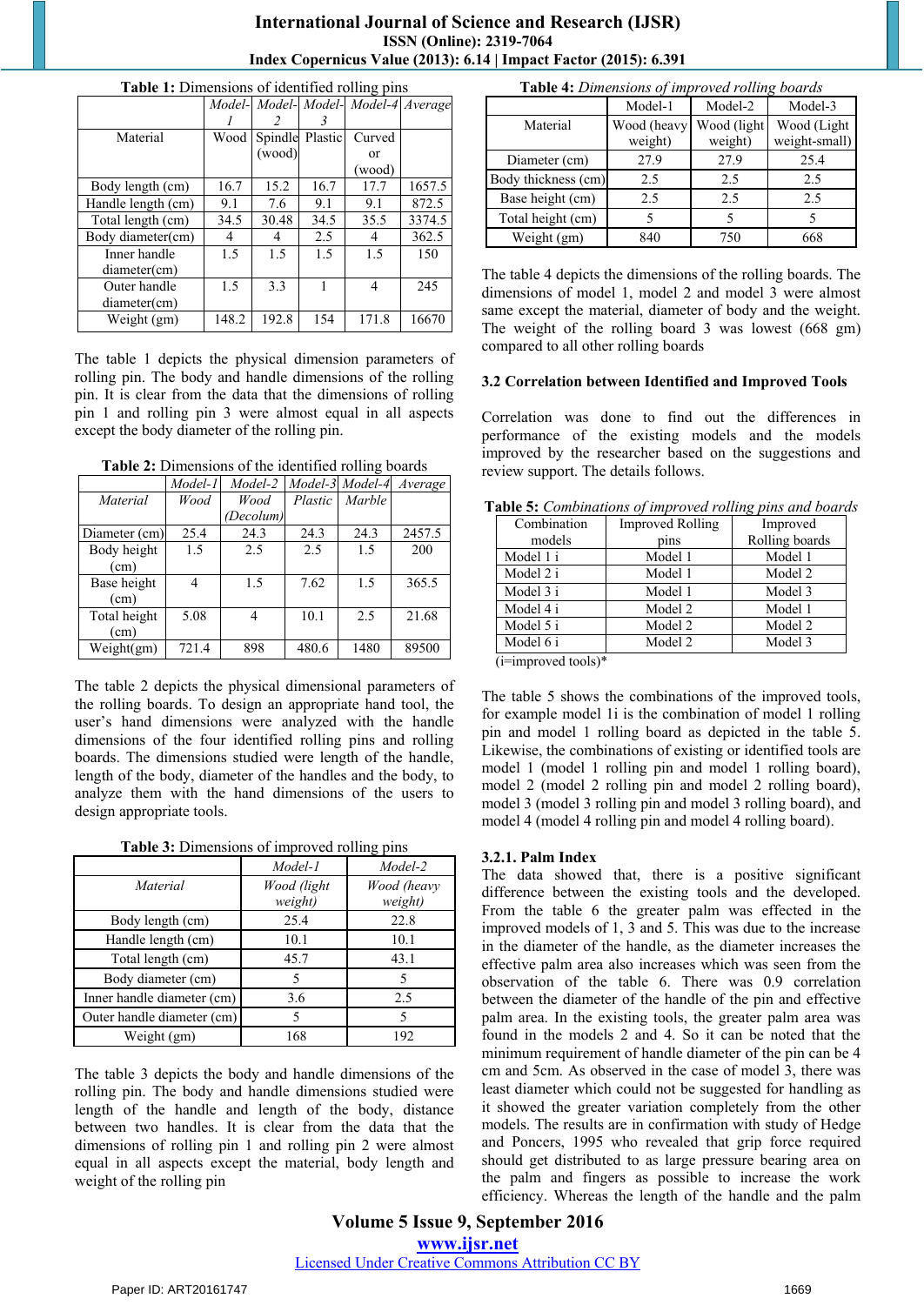area has some correlation (0.5) which also effect the area of the palm, as the data has shown the significant difference.

| Rolling pin | Effective | Palm  | Pin handle | Length of | Palm      |
|-------------|-----------|-------|------------|-----------|-----------|
| and rolling | palm area | index | Diameter   | the pin   | index (%) |
| board       | (cm)      | (cm)  | (cm)       | (cm)      |           |
| Model 3     | 81.9      | 0.08  |            | 9.1       | 8.15      |
| Model 4     | 36.4      | 0.18  | 4          | 9.1       | 18.79     |
| Model 1i    | 36.36     | 0.20  | 3.6        | 10.1      | 20.54     |
| Model 3i    | 36.36     | 0.20  | 3.6        | 10.1      | 20.54     |
| Model 5i    | 36.36     | 0.20  | 3.6        | 10.1      | 20.54     |
| Model 2i    | 25.25     | 0.16  | 2.5        | 10.1      | 16.24     |
| Model 4i    | 25.25     | 0.16  | 2.5        | 10.1      | 16.24     |
| Model 6i    | 25.25     | 0.16  | 2.5        | 10.1      | 16.24     |
| Model 2     | 22.8      | 0.18  | 3          | 9.6       | 18.54     |
| Model 1     | 22.75     | 0.14  | 1.5        | 9.1       | 14.24     |

**Table 6:** *Palm index of right hand*

 $(i=$ improved tools)\*

Correlation,

Length of the pin X Effective palm area  $=0.5$ Diameter handle diameter X Effective palm area =0.8 Palm index X Effective palm area= 0.5

From this, it can be statistically proved that the improved tools had better efficiency when compared to the identified tools due to the increase in the length and diameter of the handle of rolling pin. When compared to the length of the handle, diameter of the handle and effective palm area, diameter of the handle played a major role in the effect of palm area i.e, the diameter has shown more significant difference than length and palm area. As the tool was plastic (model 3) there is a great variation in the correlation.

| Rolling pin | Effective | Palm  | Pin handle | Length | Palm  |
|-------------|-----------|-------|------------|--------|-------|
| and board   | palm area | index | Diameter   | of pin | index |
|             | (cm)      | (cm)  | (cm)       | (cm)   | (%)   |
| Model 3     | 81.9      | 0.06  |            | 9.1    | 6.05  |
| Model 4     | 36.4      | 0.17  | 4          | 9.1    | 17.54 |
| Model 1     | 36.36     | 0.18  | 3.6        | 10.1   | 18.79 |
| Model 3i    | 36.36     | 0.14  | 3.6        | 10.1   | 14.11 |
| Model 5i    | 36.36     | 0.14  | 3.6        | 10.1   | 14.11 |
| Model 2i    | 25.25     | 0.14  | 2.5        | 10.1   | 14.11 |
| Model 4i    | 25.25     | 0.18  | 2.5        | 10.1   | 18.54 |
| Model 6i    | 25.25     | 0.18  | 2.5        | 10.1   | 18.79 |
| Model 2     | 22.8      | 0.18  | 3          | 9.6    | 18.79 |
| Model 1     | 22.75     | 0.14  | 1.5        | 9.1    | 14.11 |

**Table 7:** Palm Index of left hand

(i=improved tools)\*

Correlation,

Length of the pin X Effective palm area  $=0.5$ Diameter handle diameter X Effective palm area =0.8 Palm index X Effective palm area= 0.5

The data showed that, there is a positive significant difference between the existing tools and the developed. From table 7, palm was effected greater in improved models of 1, 3 and 5. This was due to the increase in the diameter of the handle, as the diameter increases the effective palm area also increases which was seen from the observation of the table 7. In the existing tools, the greater palm area was found in the models 2 and 4. So it can be noted that the minimum requirement of handle diameter of the pin can be 4 cm and 5cm but not below this level of consideration. As observed in the case of model 3, there was least diameter which could not be suggested for handling as it showed the greater variation completely from the other models. The results are in confirmation with study of Hedge and Poncers, 1995 who revealed that grip force required should get distributed to as large pressure bearing area on the palm and fingers as possible to increase the work efficiency. Whereas the length of the handle and the palm area has some correlation (0.5) which also effect the area of the palm, as the data has shown the significant difference. Due to the counter balancers provided to the improved tools, there is only a slight variation in the right and left hands. This is confirmation with Chakrabarti (1997) who revealed that, there is anthropometric difference between the right and left hands where the counter balance of the tool with appropriate grip has effective use. By this, it can be statistically proved that the improved tools has better efficiency when compared to the existing tools due to the increase in the length and diameter of the handle of rolling pin. Compared to length of handle, diameter of handle and effective palm area, diameter of handle played a major role in the effect of palm area i.e., diameter has shown more significant difference than length and palm area.

#### **3.2.2 Grip strength**

The table 8 shows that reduction of grip strength of identified tools was more while using model 3 and model 2 and model 4, when compared to use of model 1. It can also be noted that the reduction in grip strength of right hand while using model 3 was more followed by model 2 and model 1. This is due to the grip of the handle of the pin, shape of the board. The reduction in grip strength while using model 4 was found to be less. This indicates that the deviation of the wrist is more for model 3 which reduced the grip strength.

| Rolling pin and<br>board | Before work<br>(kilograms) | After work<br>(kilograms) |
|--------------------------|----------------------------|---------------------------|
| Model 1                  | 31.84                      | 24.32                     |
| Model 2                  | 32.21                      | 26.84                     |
| Model 3                  | 42.2                       | 20.12                     |
| Model 4                  | 29.15                      | 22.79                     |
| Model 1 i                | 23.31                      | 20.61                     |
| Model 2 i                | 24.05                      | 22.15                     |
| Model 3 i                | 28.56                      | 24.98                     |
| Model 4 i                | 32                         | 29.61                     |
| Model 5 i                | 40.58                      | 38.15                     |
| Model 6 i<br>$\cdots$    | 32                         | 32                        |

**Table 8:** Grip strength of right hand

(i=improved tools)\*

Correlation-Before and after work-0.7

The results (table 8) of developed tools are depicted that the reduction of grip strength was more while using model 1 and model 4 when compared to the use of model 6, model 2, model 3 and model 5. It can also be noted that the reduction in grip strength of right hand while using model 1 and model 4 was more followed by model 5, model 2 and model 3. The reduction in grip strength while using model 6 was found to be less. It may be due to the dimensional aspects of the pin, as the pin is of greater dimensions with 5 cm circumference

## **Volume 5 Issue 9, September 2016 www.ijsr.net** Licensed Under Creative Commons Attribution CC BY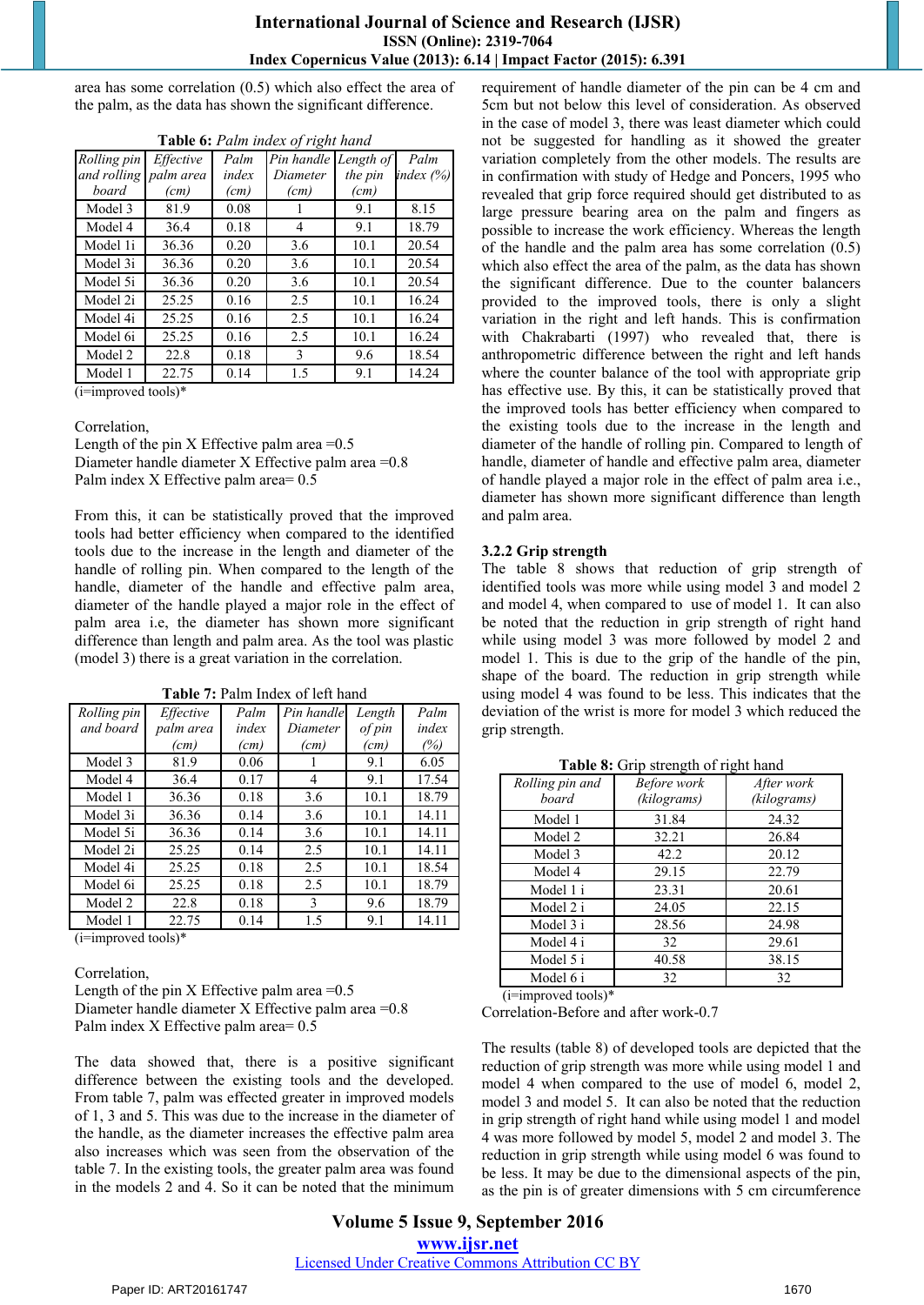and due to the light weight material (teak wood) with the silicone finish. As the correlation value is 0.7, there is significant difference between the existing tools and developed tools. The result is in confirmation with the research conducted by Rempel *et al.* 1994., Rempel and Horie, 1994 which showed that hand movements affect interstitial fluid pressure within the carpal tunnel, and any pressure increase can compress the median nerve and other structures. Pressure changes within the carpal tunnel show a curvilinear relationship. As the force applied on the handle of the tool, the force exertion changes due to the shape, grip, stability. If the weight of the tool is more force has to be applied to roll the dough where the stress on the carpal tunnel, muscle and fore arm falls and leads to the fatigue. This is in confirmation with study by Gibran and Frith (2001) who showed that non-stick feature and proper grip of bread making tool, helps in increasing the efficiency of the tool.

| Rolling pin and | Before work | After work  |
|-----------------|-------------|-------------|
| rolling board   | (kilograms) | (kilograms) |
| Model 1         | 25.98       | 20.78       |
| Model 2         | 38.25       | 30.29       |
| Model 3         | 42.2        | 20.12       |
| Model 4         | 29.15       | 21.79       |
| Model 1 i       | 23.31       | 19.61       |
| Model 2 i       | 24.05       | 20.15       |
| Model 3 i       | 28.56       | 26.98       |
| Model 4 i       | 32          | 30.61       |
| Model 5 i       | 40.58       | 38.15       |
| Model 6 i       | 32          | 32          |
| (1, 1)          |             |             |

(i=improved tools)\*

Correlation-Before and after work-0.5

The results (table 9) of existing tools show that the reduction of grip strength was more while using model 3 and model 2 and model 4, when compared to the use of model 1. It can also be noted that the reduction in grip strength of right hand while using model 3 was more followed by model 2 and model 1. This is due to the grip of the handle of the pin, shape of the board. The reduction in grip strength while using model 4 was found to be less. This indicates that the deviation of the wrist is more for model 3 which reduced the grip strength. The results of developed tools are depicted that the reduction of grip strength was more while using model 1 and model 4 when compared to the use of model 6, model 2, model 3 and model 5. It can also be noted that the reduction in grip strength of right hand while using model 1 and model 4 was more followed by model 5, model 2 and model 3. The reduction in grip strength while using model 6 was found to be less. It may be due to the dimensional aspects of the pin, as the pin is of greater dimensions with 5 cm circumference and due to the light weight material (teak wood) with the silicone finish. As the correlation value is 0.5, there is significant difference between the existing tools and developed tools. The result is in confirmation with the research conducted by Rempel *et al.* 1994., Rempel and Horie, 1994 which showed that hand movements affect interstitial fluid pressure within the carpal tunnel, and any pressure increase can compress the median nerve and other structures. Pressure changes within the carpal tunnel show a curvilinear relationship. As the force applied on the handle of the tool, the force exertion changes due to the shape, grip, stability. If the weight of the tool is more force has to be applied to roll the dough where the stress on the carpal tunnel, muscle and fore arm falls and leads to the fatigue. This is in confirmation with study by Gibran and Frith (2001) who showed that non-stick feature and proper grip of bread making tool, helps in increasing the efficiency of the tool.

#### **3.2.3 Heart Rate (10 count method)**

The heart rate of existing tools was more when compared to the developed tools. As the more force applied on the tools force had to be applied on the muscle and carry on work which increases the heart rate. It is also proved statistically from table 10, that as the correlation is 0.5, there is a significant difference between the existing and developed models. This shows that the developed tools are better comparatively to the existing ones. As the developed tools are of greater dimensions with the counter balancers, made the rolling easily without any stress and fatigue.

| <b>Table To:</b> Heart rate (b.min |               |               |
|------------------------------------|---------------|---------------|
| Rolling pin and                    | Heart rate at | Heart rate at |
| rolling board                      | rest          | work          |
| Model 1                            | 60.86         | 91.86         |
| Model 2                            | 99.28         | 119.28        |
| Model 3                            | 48.2          | 58.2          |
| Model 4                            | 77.26         | 97.26         |
| Model 1 i                          | 82.58         | 92.58         |
| Model 2 i                          | 58.7          | 62.7          |
| Model 3 i                          | 56.7          | 62.7          |
| Model 4 i                          | 89.58         | 92.58         |
| Model 5 i                          | 69.02         | 70.02         |
| Model 6 i                          | 48.76         | 50.76         |
| $C = 1$                            |               |               |

**Table 10:** Heart rate (b.min-1)

(i=improved tools)\*

#### Correlation-0.5

In the present study the increase in heart rate while using model 1 and 4 is higher. The difference of heart rate was less pronounced using model 6. While using model 1 and 4 the deviation from the neutral posture is more resulting in increase of physical stress as the boards are of light weight and more force had been exerted on the pins to roll the dough. While rolling dough, there is minimum of heart rate for model 6, where the board is stable and the light weight pin and mainly the length of the body of pin and diameter of the board are equal which helps in rolling easily with to and fro strokes. The results are in accordance with the study by Kroemer and Grandjean (1997) who mentioned that the heart rate increases linearly with the work performed, provided it is dynamic, not static and is performed with a steady rhythm and is influenced by the posture adopted, force applied and the type of product. The correlation between the before work and after work of heart rate was correlated and was found that there is positive correlation between the heart rate and energy expenditure of 0.5. It can be concluded that, the improved tools had better efficiency to the existing or identified tools.

**Volume 5 Issue 9, September 2016 www.ijsr.net** Licensed Under Creative Commons Attribution CC BY